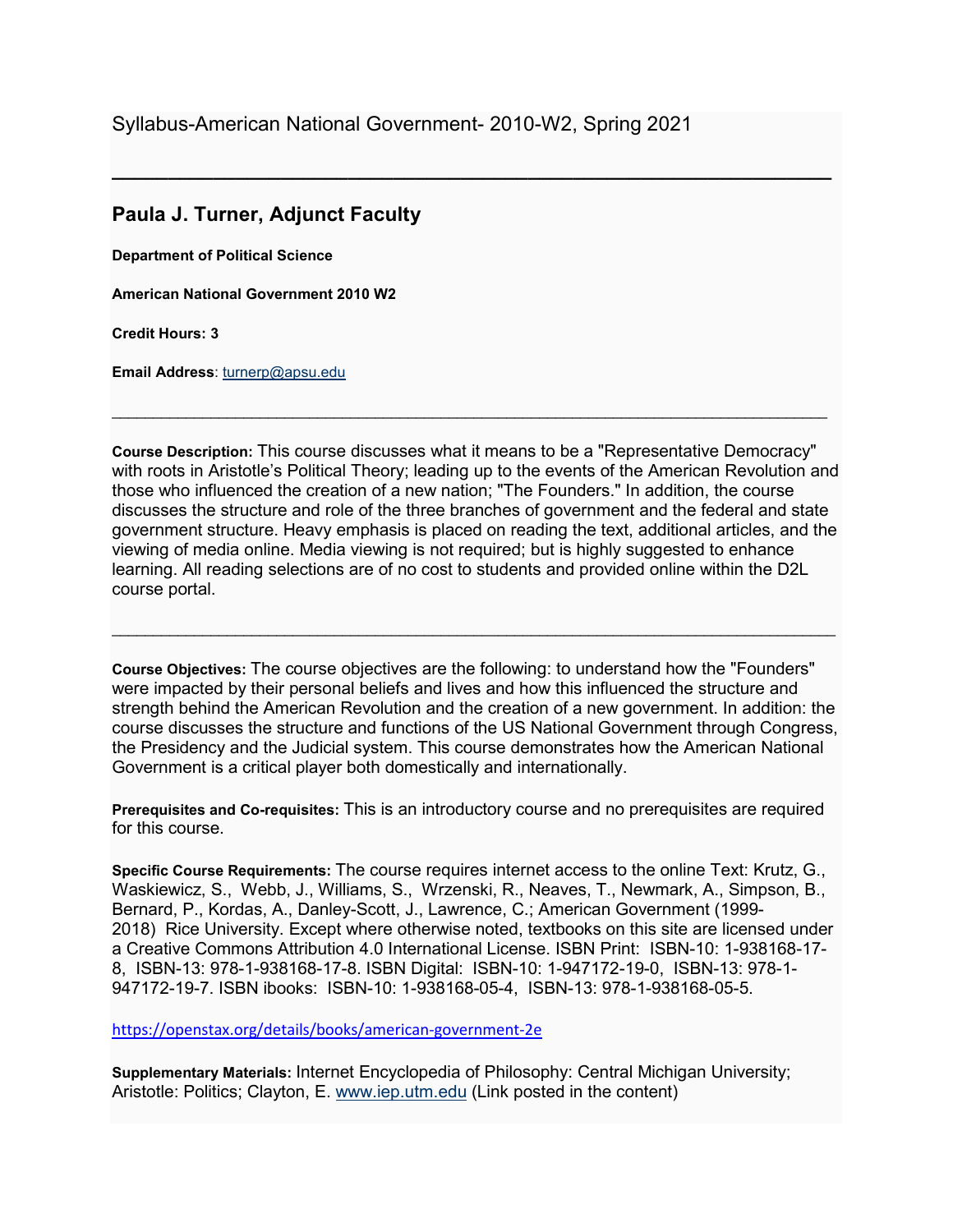**Software Requirements:** A list of software the student the student is required to purchase or download for the course is Microsoft Office 2007 or higher, and any Internet provider. Media players ARE NOT required for the course; but only suggested to enhance the course if you choose to watch the videos mentioned.

 $\ldots$  . The contribution of the contribution of the contribution of the contribution of the contribution of the contribution of the contribution of the contribution of the contribution of the contribution of the contribut

**Testing Procedures:** All students must upload their writing assignments through D2L and participate actively in discussion groups at least 2x weekly. Outside of weekly discussion group participation (which may involve discussion on a specific question, theory or case study**); there are 1 essay assignment for the course and 3 formal quizzes (which are found under the Quiz Tab under Tasks in the course portal). The FINAL is a QUIZ assessment. Each assignment and the online quizzes are individually worth 20% of the final grade. They are equally weighted; so it is my hope that you will see the importance of critical thinking in the course so as to present your analysis or critique in the best way possible. In addition; weekly discussion topics are 20% of your final course grade. 10% at the midterm and 10% at the final.** All of the information you will ever need for ANY paper exists in the additional reader and the text. You can also cite the videos if you choose to watch them and I do encourage outside literature, but it is NOT required. All Essay questions can be answered from the materials of the course.

**Grading Procedure:** The essays are graded based on accuracy of information, understanding of the topic and use of proper citation and editing. Proper writing style is required: i.e.: APA, MLA etc. Group discussions are graded as 20% of the final grade. Group discussion is a simple theory: if you participate you are benefiting from the course online and learning more. If you do not participate the Department will be notified and you will be contacted by the appropriate chains regarding your continual involvement for course credit in American National Government. It is understandable that we all often have personal situations that might keep us from contributing for a specific reason; but please just send me an email to let me know your circumstance. I am willing to work with you to help you find success. I do ask for significant commitment though so that you can get the most out of the course**. Discussions must be entered into during the weekly designated deadline. Full completion of a discussion topic scores a 100% and no entry or an incomplete entry equals 0%. A late entry is equal to a 0%; unless a new deadline has been discussed prior with the instructor**.

*Formal Paper-20%*

*Quiz-20%*

*Quiz-20%*

*Quiz-20%*

*Discussions-20%*

## **Grading Scale:**

 $\circ$  \_90\_\_-\_100\_ = A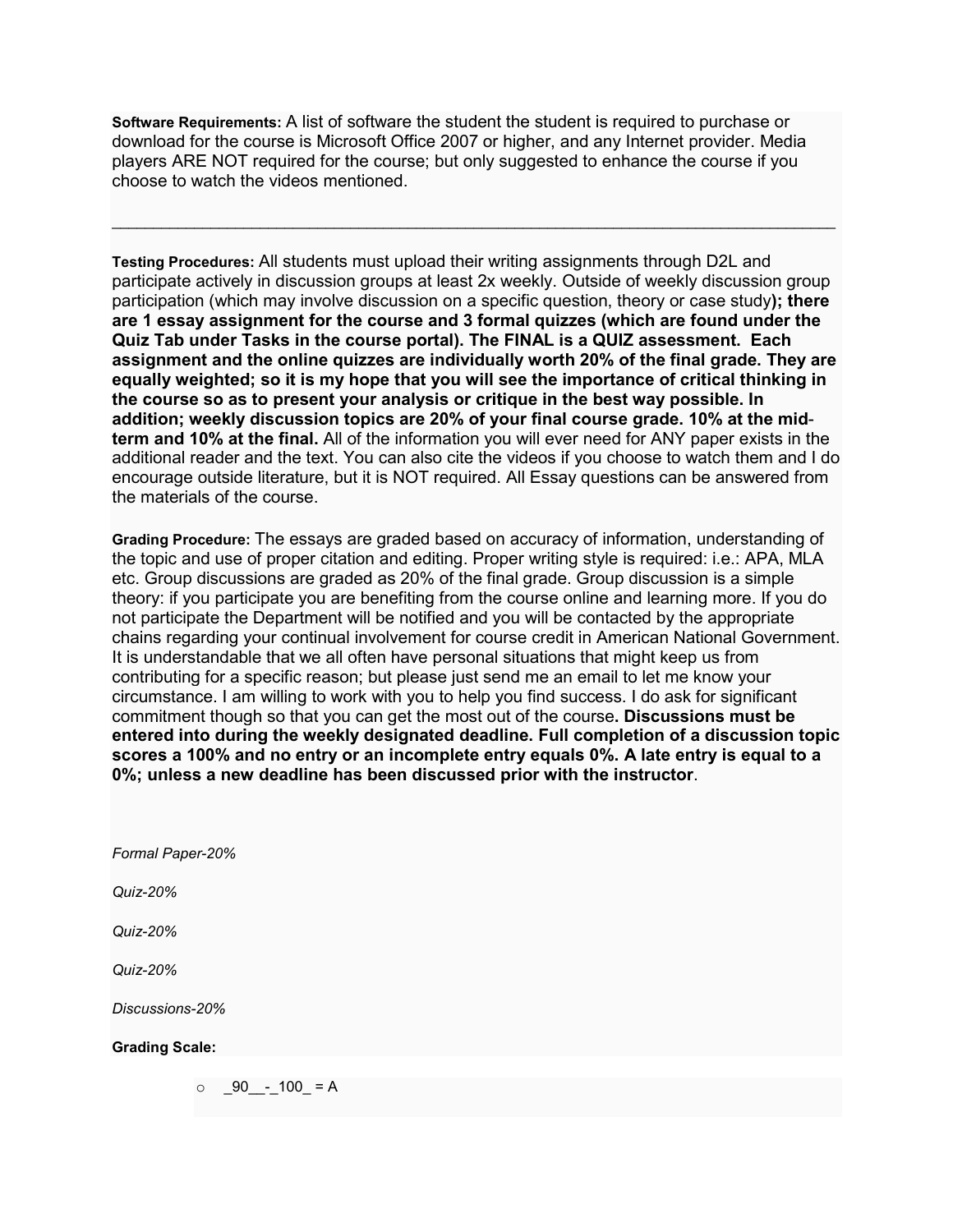$\circ$   $80 - 89 = B$  $\circ$  70 - 79 = C  $0 - 69 = D$  $\circ$  Below 60 = F

**Assignments and Projects:** Please refer to course Outline under Content. Please note: Each section requires either a writing component of either 1000-3000 words or a test provided by the instructor. Please take note of time lines when starting a section so that you can complete the assignment on time. Each assignment is due by 11:59 pm CT the day it is due.

 $\_$  ,  $\_$  ,  $\_$  ,  $\_$  ,  $\_$  ,  $\_$  ,  $\_$  ,  $\_$  ,  $\_$  ,  $\_$  ,  $\_$  ,  $\_$  ,  $\_$  ,  $\_$  ,  $\_$  ,  $\_$  ,  $\_$  ,  $\_$  ,  $\_$  ,  $\_$  ,  $\_$  ,  $\_$  ,  $\_$  ,  $\_$  ,  $\_$  ,  $\_$  ,  $\_$  ,  $\_$  ,  $\_$  ,  $\_$  ,  $\_$  ,  $\_$  ,  $\_$  ,  $\_$  ,  $\_$  ,  $\_$  ,  $\_$  ,

**Class Participation:** Students are required to enter and comment at least 2x a week on each discussion board posted. There will be one discussion board every week. In addition; students are expected to read all written material. You are not required to view media; but I suggest it as it enhances topics greatly. Concepts form the media can be contributed to any writing assignment. All online journal material stated in the outline is required. Students are asked to complete all essay writing Assignments as stated at the end of each section of the course. Students are expected to communicate with instructor over email if circumstances cannot be met for personal or emergency purposes. All assignments are to be uploaded to D2L by 11:59 pm CT of the day it is due.

**Punctuality:** Involvement through discussion groups and written assignments are critical to gaining the most out of the course. If you do not contribute to a weekly discussion group; I will contact you for more information. Continual non-participation will lead to an FA (Failure to Attend). **Once again, discussion group participation on each topic is expected 2x a week. Please use the D2L portal for all communication and campus email. Do not use personal email for communication with the instructor. Respect of all students' opinions is required in this course; but free analysis and discussion are encouraged at any and all times. Please make sure to purchase necessary reading materials and have regular access to internet resources of regular participation and access to online websites which help to enhance the course. Please email the instructor at any time if you have any questions or concerns. If you cannot meet these for certain reasons; once again, please email me so that information can be relayed to you in a different format. Being an online course; the internet and a Microsoft 2007 system or higher is necessary.**

Austin Peay State University abides by Section 504 of the Rehabilitation Act of 1973, which stipulates that no student shall be denied the benefits of an education "solely by reason of a handicap." Disabilities covered by law include, but are not limited to, learning disabilities, hearing, sight, or mobility impairments. If you have a documented disability that may have some impact on your work in this class and for which you may require reasonable accommodations, communicate with me or Disabilities Services in Clement 140. 931-221-6230 or 931-221-6278 (V/TTY), so that such reasonable accommodations may be arranged. A statement that any necessary changes to the course syllabus will be sent to the student via e-mail and posted on the bulletin board.

Any necessary changes to the course syllabus will be sent to the student via e-mail and posted on the bulletin board.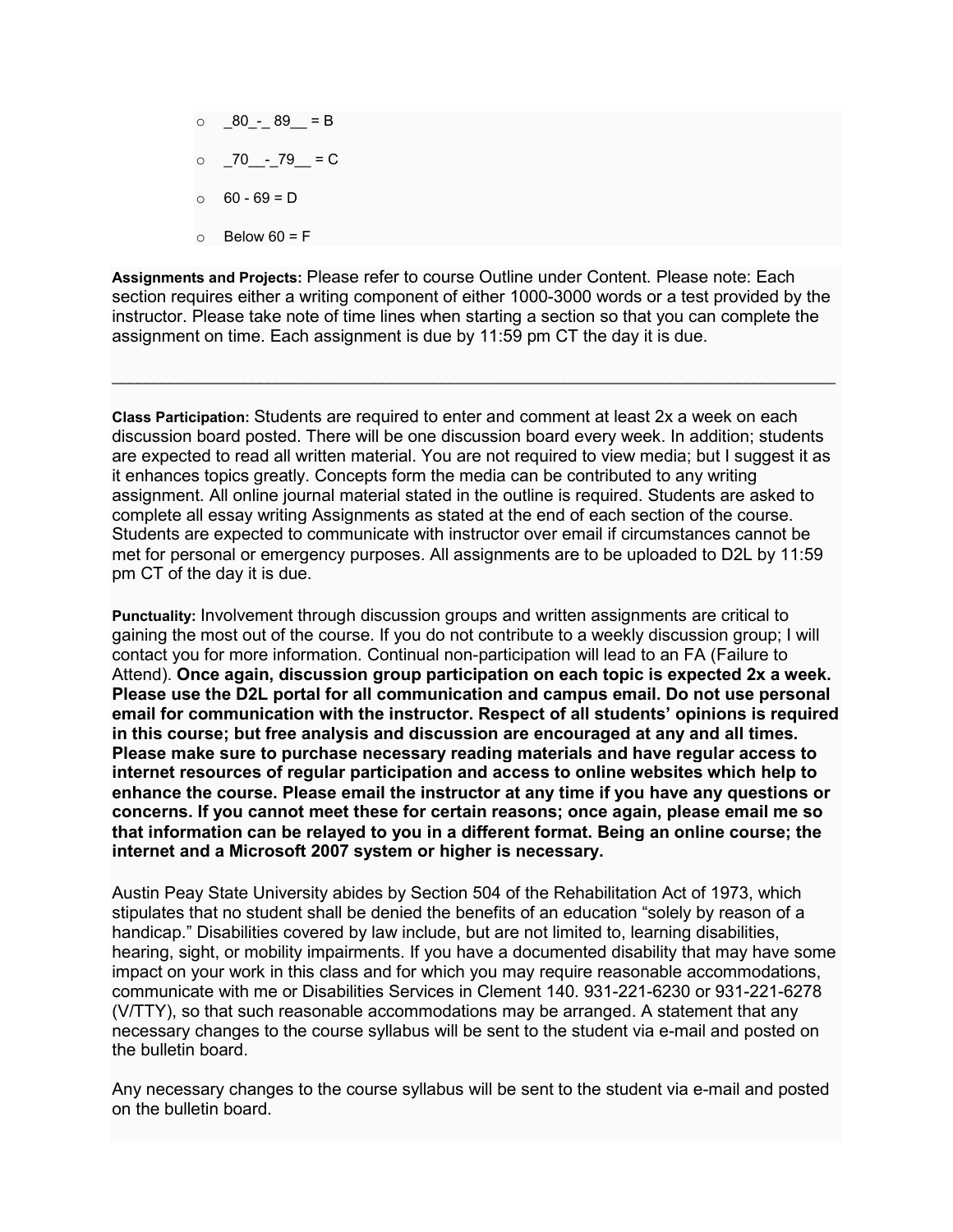## **Distance Education:**

Austin Peay Distance Education Support

Phone: 931-221-6625 Email: online@apsu.edu

## **SYLLABUS SUPPLEMENT As of January 6, 2021 COVID-19 (Required to be included by the University)**

**STATEMENT & GUIDELINES:** Austin Peay State University is concerned for the health and well-being of the entire community. The nature of COVID-19 is such that each of our individual actions affects not only our personal well-being but also those of every other person with whom we interact or share a space. Given the possibility of changes to CDC guidelines or those of local or state officials, students and faculty alike will need to be adaptable and flexible as events may occur that necessitate a change in the course schedule or mode of delivery. To minimize the disruption that might occur if a student falls ill or is unable to attend classes for some other legitimate reason, class materials must be made available electronically to students unless the nature of the coursework makes this impossible. To enhance the health and safety of the APSU community, it is expected that every member of this course acknowledges the following university guidelines:

**Masks and face coverings**: All students are expected to wear masks or face coverings and maintain physical distancing in all university buildings. Both are necessary classroom requirements that will help keep our community safe. 1. All students and instructors must arrive to class wearing a mask or face covering over their mouth and nose. If a student does not have a mask or face covering, the student must pick up a disposable mask (available throughout campus – in classrooms and in administrative academic department offices) before joining the class session. 2. If a student habitually arrives to class without wearing a mask or face covering, the student may be advised that they can only attend an online section of the course, if such an option is available, for the remainder of the semester. If the course is not available online, the student will be informed that the in-person course is the only option and they will be given one more opportunity to return to class and wear a mask or face covering. The instructor will file a report with the Dean of Students in the Office of Student Affairs. The student may 2 face sanctions up to and including the student being administratively withdrawn from the course and not receive a refund of tuition or fees. 3. If a student refuses to put on a mask or face covering in a class, after being instructed to do so, the instructor will request that the student leave the class. The instructor will file a report with the Dean of Students in the Office of Student Affairs. The student will face sanctions up to and including the student being administratively withdrawn from the course and not receive a refund of tuition or fees. If a student refuses to leave the classroom upon request from an instructor, campus police will be called to escort the student from the classroom. In this case, the student will again be referred to the Dean of Students in the Office of Student Affairs. If this situation occurs, the faculty member may take a break or dismiss the class for that day at their discretion. (Questions regarding Failure to Comply Code of Student Conduct violations should be directed to the Dean of Students, 931-221-7323). 4. If a student has a medical condition that inhibits the student's ability to wear a mask or face covering, the student must contact Disability Services to receive an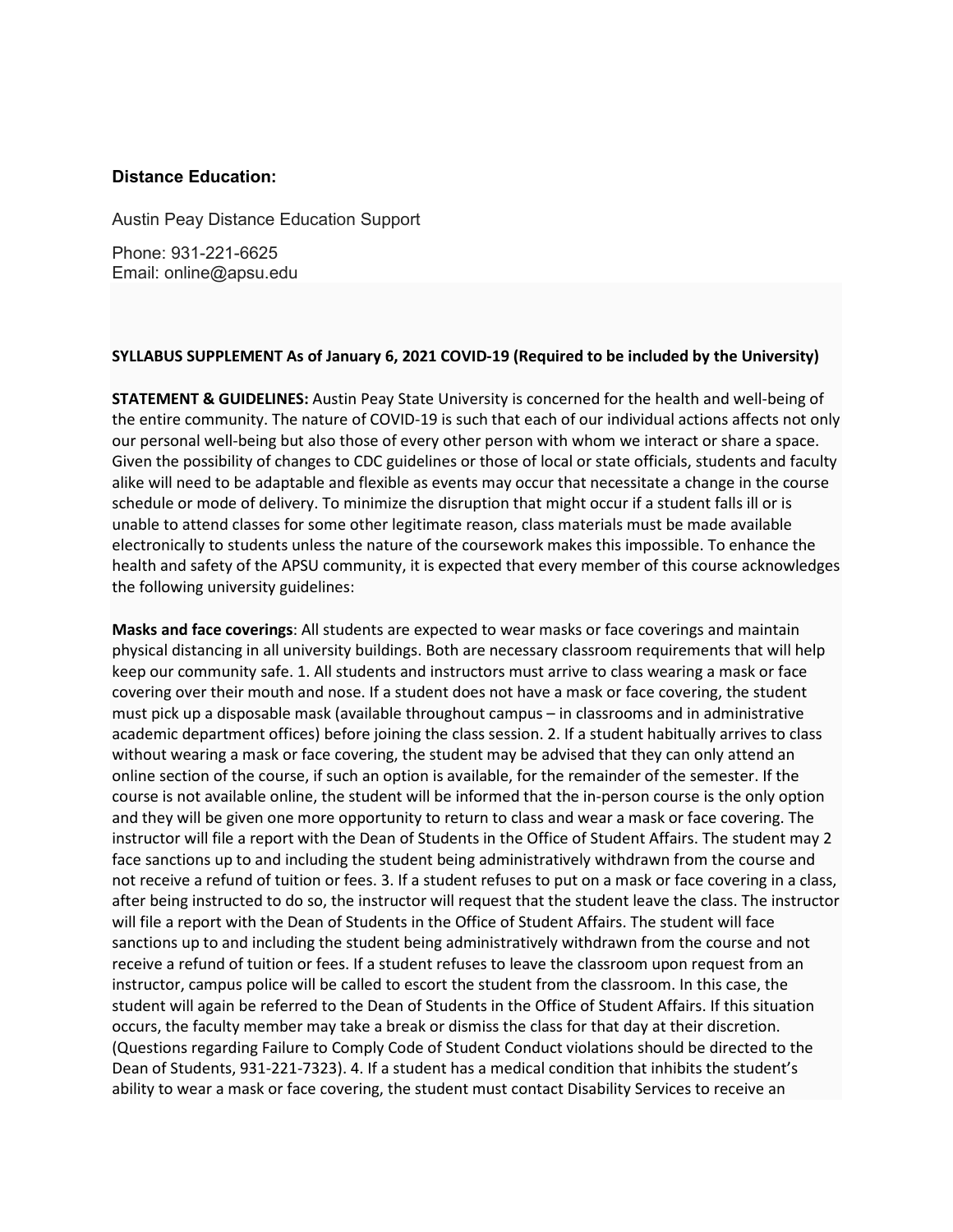accommodation (931-221-6230). If a student seeks an exception to the mask requirement, the faculty member and advisor should work with the student to seek an online section of the course. If an online section is not available, or the student does not wish to enroll in the online course, the faculty member will provide instruction to the student remotely, using available lecture capture and other appropriate technology. 5. INSERT HERE – any guidelines regarding additional Personal Protective Equipment for laboratory classes and potential waivers.

**Student Absences:** Students unable to attend class due to quarantine as a result of COVID-19 will: 1. Notify their instructor and follow campus guidelines regarding a safe return to campus; 2. Not be penalized for class absences assuming they make up missed assignments in a timely fashion, in consultation with (and at the discretion of) the instructor; and 3 3. Be provided reasonable accommodations to access all course materials and will be given the opportunity to complete missed assignments online as is practicable. Student Illness: If a student tests positive for COVID-19 or is experiencing any COVID-19 symptoms (fever or chills, shortness of breath or difficulty breathing, cough, muscle pain, sore throat, headache, fatigue, new loss of taste or smell, congestion or runny notes, nausea or vomiting, diarrhea), remain at home, please complete the COVID-19 reporting form, and seek medical assistance or COVID-19 testing if instructed to do so. Students may reach out to Boyd Health Services for guidance. The student should not return to class (or campus activities) until the student has been released by Boyd Health Services. Boyd Health Services will provide guidance during the quarantine/isolation period and a representative from the Office of the Dean of Students will contact the student to provide additional information.

**STUDENT COMPLAINTS AND APPEALS PROCEDURES**: Discuss your concerns with your faculty member or contact the department chair if you need assistance in resolving an issue. APSU has a variety of policies and procedures for students to file a complaint, appeal, or grievance. Please visit this webpage for more information.

**DISABILITY POLICY**: Any student who has a disability that may affect his/her academic performance is encouraged to make an appointment with their instructor to discuss this matter, or you may contact Disability Services; telephone 221- 6230; tty 221-6278; fax 221-7102.

**POLICY ON MINORS**: Minors accompanying staff, faculty, students, or visitors on campus are not permitted in classrooms. However, affiliated minors may utilize classrooms designated for use by a program approved by the university in which they are a participant.

**SERVICE ANIMALS IN THE CLASSROOM**: Consult Policy 3:007 Animals on Campus for appropriate situations allowing service animals in the classroom.

**ACADEMIC AND CLASSROOM MISCONDUCT:** Students are expected to conduct themselves appropriately at all times. Academic and classroom misconduct will not be tolerated. Students must read the "Code of Student Conduct" in the new Student Handbook for an understanding of what will be expected of them within the academic setting. Policy 3:005 will be followed in reporting any suspected cases of academic misconduct:

**MIDTERM GRADES**: A midterm grade shall be awarded for all students in courses numbered lower than 3000. The grade awarded may not necessarily be based on 50% of the course requirements and may or may not differ from the final grade. Your midterm grade will be posted on AP Self Service.